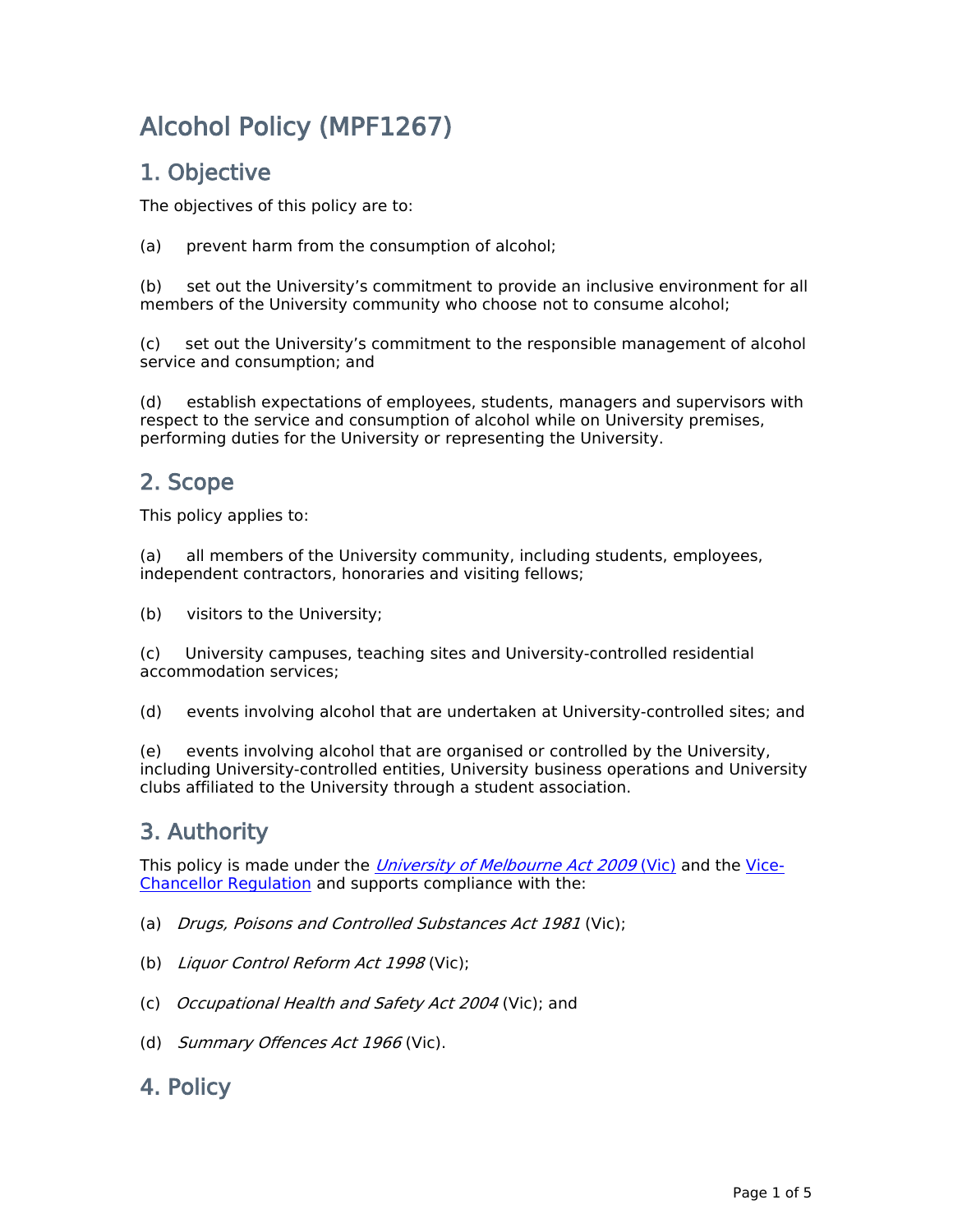4.1. The University aims to:

(a) ensure a safe working, learning and recreational environment which minimises alcohol-related harm to individuals and behaviour that may cause harm to other people or property;

(b) permit the responsible use of alcohol in an environment that is free of inducement and social pressure to consume it; and

(c) provide support services to assist employees and students with alcohol-related issues.

4.2. Where persons are impaired due to the consumption of alcohol, the University:

(a) may request the person to leave the event or workplace until such time as they are no longer impaired; and

(b) will take reasonable steps to remove the person's access to University vehicles and equipment until such time as they are no longer impaired.

4.3. Where alcohol is consumed at a University event, the University requires all:

(a) staff will conduct themselves in accordance with the requirements of the Appropriate Workplace Behaviour Policy [\(MPF1328](file:/usr/local/tomcat/MPF1328)) and will remain courteous and appropriate at all times.

(b) students will conduct themselves in accordance with the requirements of the Student Conduct Policy [\(MPF1324](file:/usr/local/tomcat/MPF1324)).

(c) contractors, visitors and others will conduct themselves in accordance with the responsible behaviour and will remain courteous and appropriate at all times.

### **5. Procedural principles**

#### **Head of division responsibilities**

5.1. Heads of divisions will ensure that alcohol is managed and used appropriately within their division by:

(a) assessing and determining the level of risk associated with service and/or consumption of alcohol in accordance with supporting processes;

(b) implementing appropriate management and mitigation strategies for the responsible service and/or consumption of alcohol;

(c) ensuring that a safe and welcoming environment is provided for persons who choose not to consume alcohol;

(d) ensuring that alcohol is not served to persons under 18 years of age or persons who are impaired by alcohol; and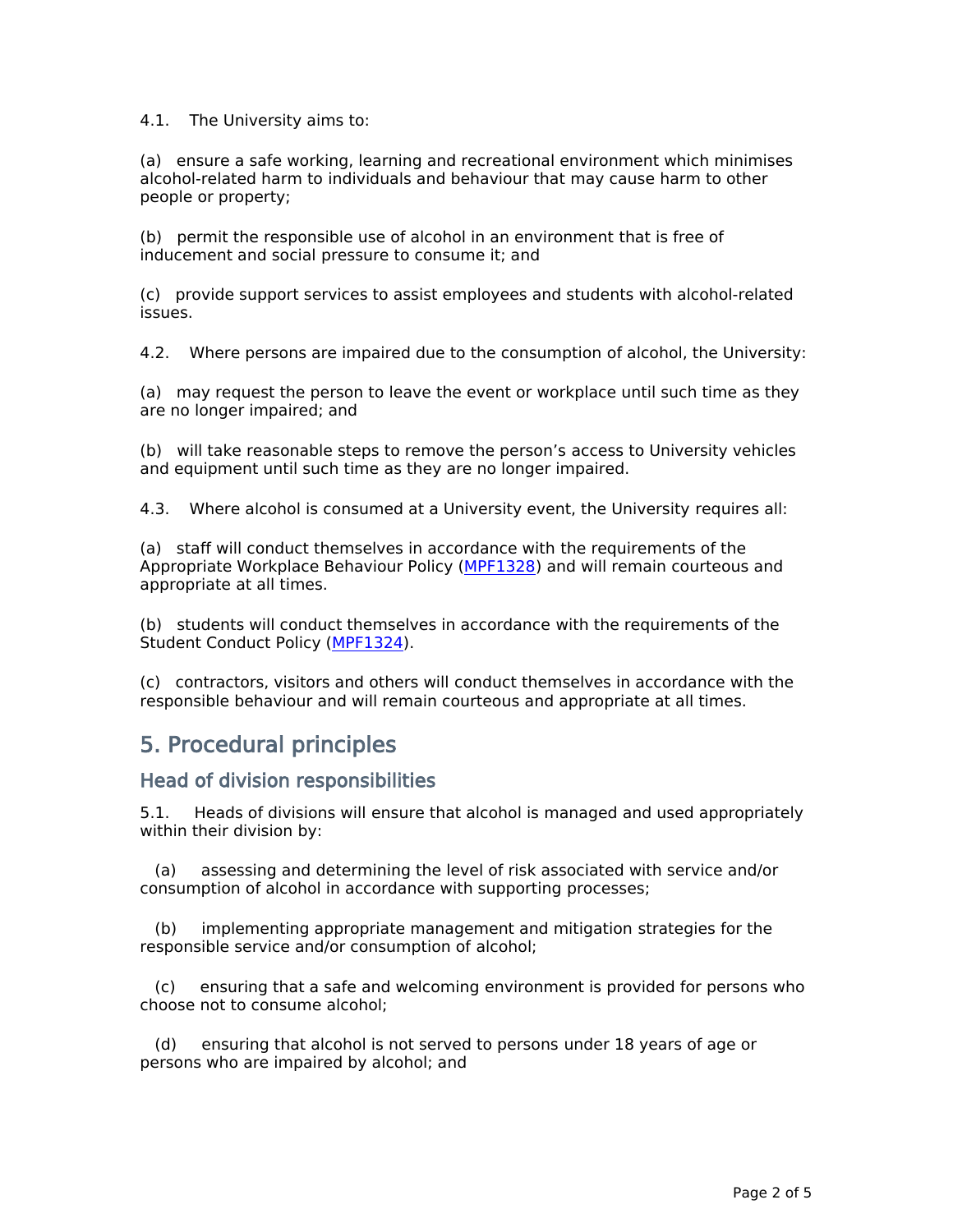(e) ensuring reasonable steps are taken to restrict alcohol impaired or intoxicated persons access to University vehicles and regulated plant and discourage such persons from driving private vehicles.

#### **Event Manager responsibilities**

5.2. Event managers will ensure that alcohol is managed and used appropriately at University events by:

(a) assessing and determining the level of risk associated with service and/or consumption of alcohol in accordance with supporting processes;

(b) implementing appropriate management and mitigation strategies for the responsible service and/or consumption of alcohol;

(c) ensuring that a safe and welcoming environment is provided for persons who choose not to consume alcohol;

(d) ensuring that alcohol is not served to persons under 18 years of age or persons who are impaired by alcohol; and

ensuring reasonable steps are taken to restrict alcohol impaired or intoxicated persons access to University vehicles and regulated plant and discourage such persons from driving private vehicles.

#### **University support**

5.3. The University will provide support for employees and students who are experiencing alcohol-related issues, including addiction. This support may take the form of:

(a) referral to appropriate counselling or medical services;

(b) facilitation of time to attend treatment and management programs; or

(c) any other support that the University considers appropriate in the circumstances.

# **6. Roles and responsibilities**

| Role/Decision/Action                                                         | Responsibility          |
|------------------------------------------------------------------------------|-------------------------|
| Ensure that alcohol is managed and used appropriately within their division. | <b>Heads of divisio</b> |
|                                                                              | person authoris         |
|                                                                              | the head of divi        |
| Ensure that alcohol is managed and used appropriately at University Events   | Event Manager           |
| $\overline{7}$ Definitions                                                   |                         |

#### **7. Definitions**

**Event manager** means the person(s) responsible for the practical planning, management and supervision of a University event. The event manager is responsible for obtaining all necessary authorisations, approvals and licences for the event and for the safe conduct of the event by eliminating or minimising risks in accordance with risk management and mitigation strategies.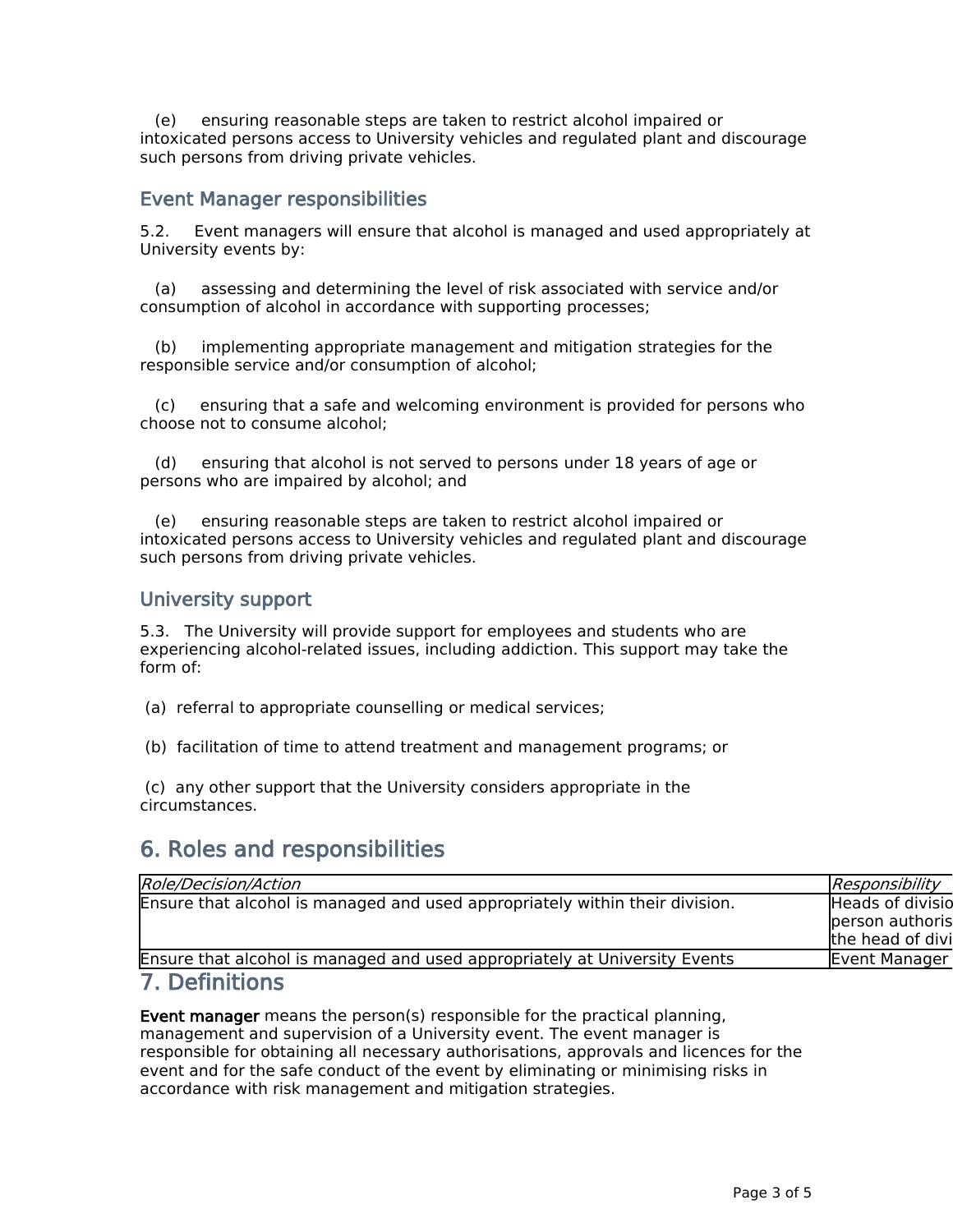**Regulated Plant** means plant for which Part 3.5 Plant, of the Occupational Health and Safety Regulations applies. This includes, but is not limited to, plant that processes material by way of a mechanical action, pressure equipment, tractors, earthmoving machinery, lasers, scaffolds, temporary access equipment, explosive-powered tools, turbines and amusement structures.

**Student Association** means a student association recognised by University Council in accordance with Council Regulation 19. ie UMSU Incorporated, The University of Melbourne Graduate Student Association and The Melbourne University Sports Association.

**University Affiliated Club** means a club or association affiliated through a student association.

**University event** means any event that is organised or controlled by the University, including University-controlled entities, University business operations and University clubs affiliated through a student association.

# **POLICY APPROVER**

Vice-President (Strategy & Culture) **POLICY STEWARD**

Director, Health and Safety

### **REVIEW**

This policy is to be reviewed by 10 May 2024.

# **VERSION HISTORY**

| Version                  | <b>Approved By</b>                                                                           | Approval<br>Date       | <b>Effective</b><br>Date           | <b>Sections Modified</b>                                                                                                                                                                                                            |
|--------------------------|----------------------------------------------------------------------------------------------|------------------------|------------------------------------|-------------------------------------------------------------------------------------------------------------------------------------------------------------------------------------------------------------------------------------|
| 1                        | Vice-Principal<br>Administration<br>and Finance<br>on behalf of<br>Senior Vice-<br>Principal | 25 March<br>2014       | 25 March<br>2014                   | N/A                                                                                                                                                                                                                                 |
| $\overline{\phantom{a}}$ | Vice-Principal<br>Administration<br>and Finance &<br><b>CFO</b>                              | 7<br>September<br>2016 | September<br>2016                  | New version arising from the<br><b>Policy Consolidation Project</b><br>incorporating the former<br>Responsible Management and<br>Use of Alcohol Policy (MPF1267)<br>and the Management of Alcohol<br>at Events Procedure (MPF1268). |
| 3                        | Associate<br>Director, Health<br>and Safety                                                  | 2<br>December<br>2016  | $\overline{2}$<br>December<br>2016 | Editorial change, adding link to<br>newly published Appropriate<br><b>Workplace Behaviour Policy</b><br>(MPF1328).                                                                                                                  |
| 4                        | Vice-Chancellor                                                                              | 7 March                | 19 August                          | Changed Policy Approver to                                                                                                                                                                                                          |